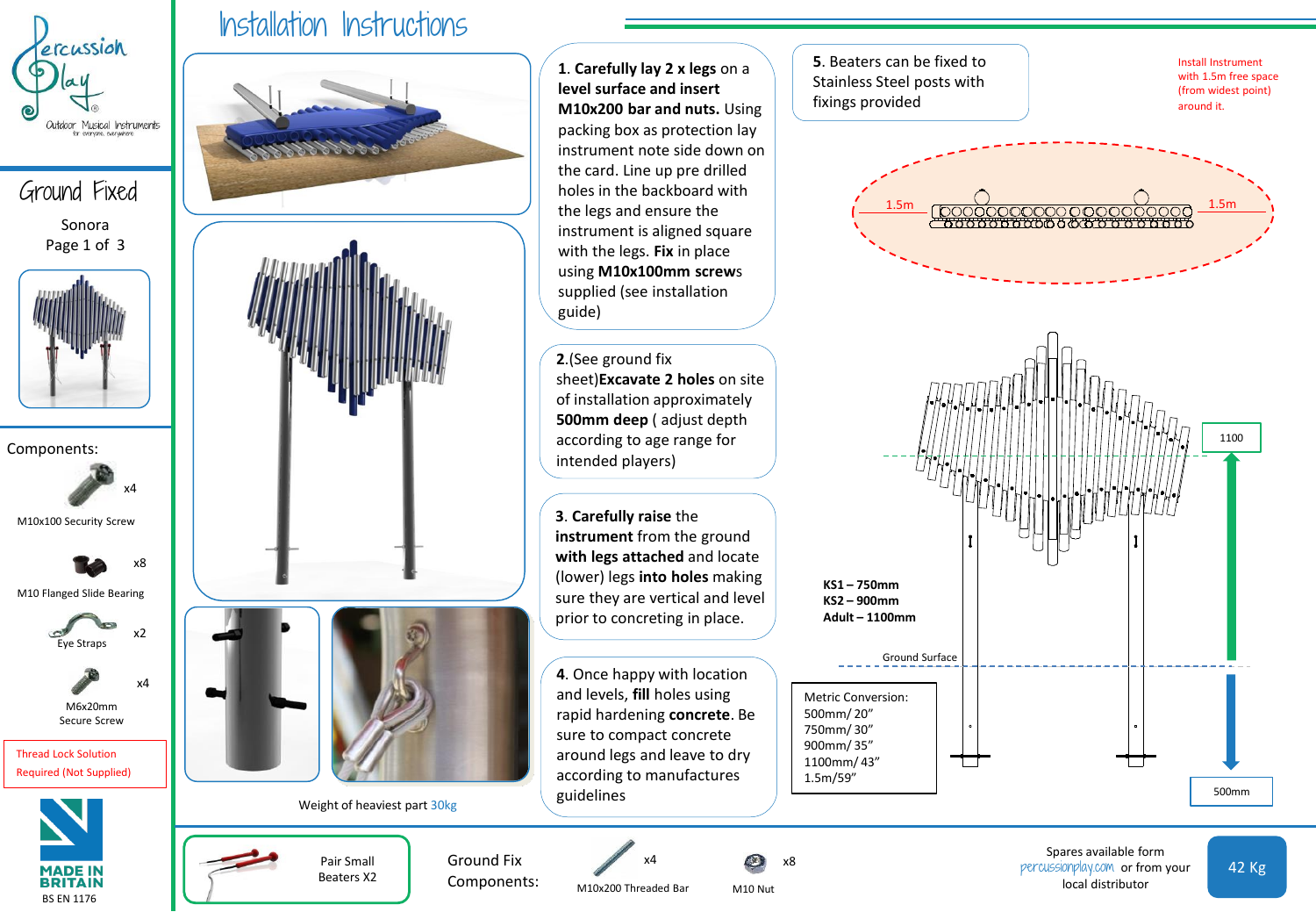

# Assembly Guide PPSWAV